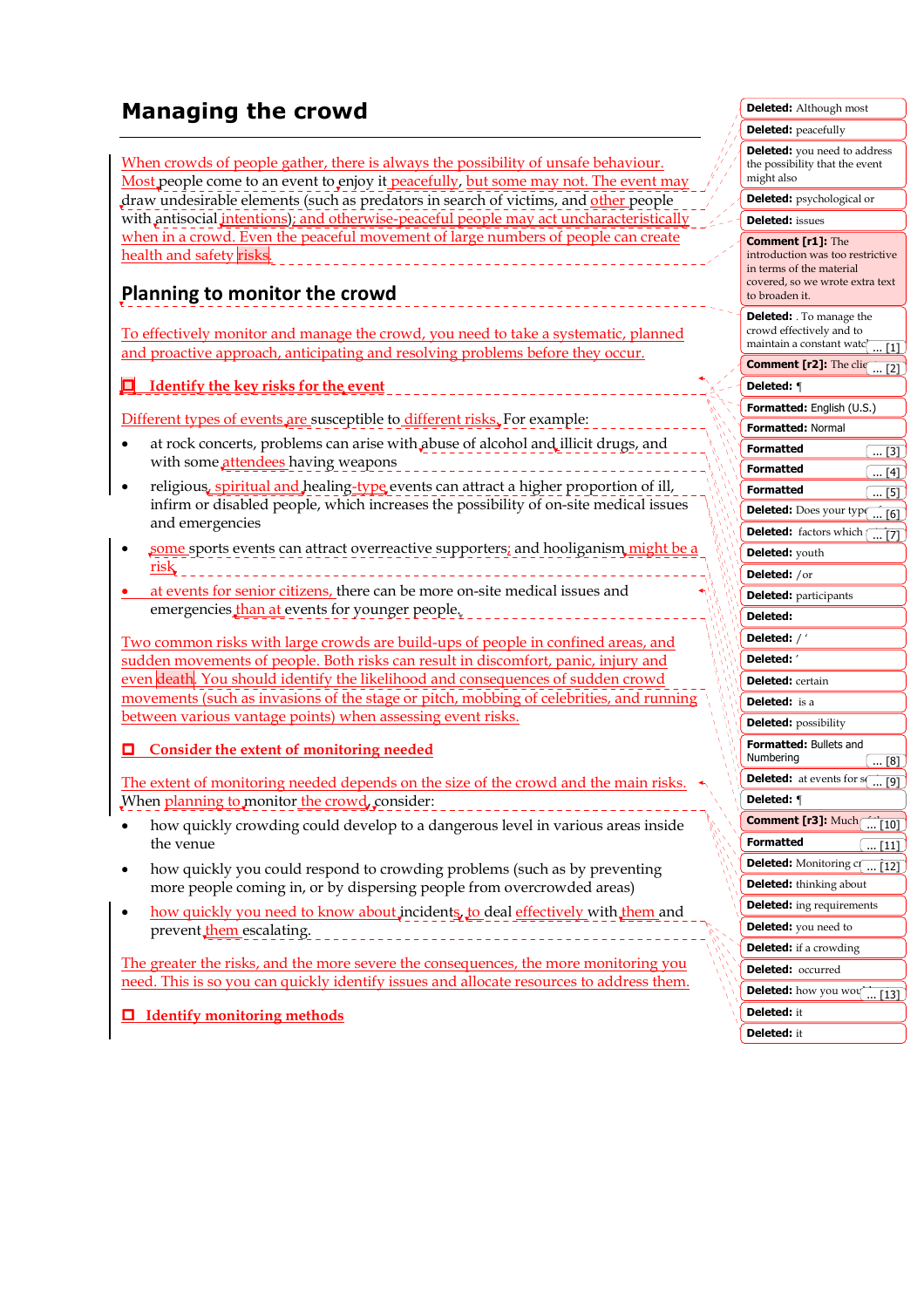Crowd monitoring methods include:

- closed-circuit television (CCTV): CCTV enables operators at a central control point to monitor entrances, exits, traffic routes and problem areas, using from a few fixed cameras at one or two exits to many remote-control cameras with zoom lenses
- patrols: where crowding problems are likely to develop slowly at particular places inside or outside the venue, allocate staff to regularly check these places
- staff located at vantage points: staff can be allocated specifically to watch the crowd from vantage points; if staff are unavailable to do this, they can also watch the crowd when performing other duties (such as checking tickets).

#### **Identify monitoring locations**

At the least, monitor places where crowds are likely to build up, including:

- bottlenecks (such as stairs, escalators, passageways and bridges between parts of the venue)
- areas where people queue (such as pay desks and ordering and information points)
- popular stalls, attractions and exhibits
- refreshment areas.
- **Develop monitoring procedures**

#### Monitoring procedures might:

- define potentially dangerous and unacceptable behaviour
- cover how to deal with, and penalties for, unacceptable behaviour
- cover how staff identify key risks and unacceptable behaviour, and how they implement procedures for dealing with risks and unacceptable behaviour
- require supervisors and security staff to wear jackets, arm bands or badges
- require supervisors and security staff to watch the crowd and not the event, quickly identify problems, manage people engaging in unacceptable behaviour and actively and consistently follow procedures.

### **Monitoring the crowd**

Monitoring crowd behaviour is an essential aspect of crowd management. Effective monitoring shows if plans and procedures are working, and enables staff to detect and deal with potential problems at an early stage.

#### **Position staff**

To monitor a crowd effectively, position staff in the crowd so they can:

- sense atmospheres, tensions and moods
- look out for signs of distress
- watch out for, and respond quickly to, incidents and accidents that are developing or happening
- quickly stop any dangerous behaviour (such as jumping on seats, or climbing up scaffolding for a better view), before it spreads

| monitoring methods, you<br>should identify areas                |
|-----------------------------------------------------------------|
|                                                                 |
| Formatted: Normal pre-dot<br>point                              |
| Deleted: These might include                                    |
| <b>Formatted: Dot point</b>                                     |
| <b>Deleted:</b> links                                           |
| <b>Deleted:</b> halls                                           |
| Deleted: ;                                                      |
| Deleted: ;                                                      |
| Deleted: or                                                     |
| <b>Deleted:</b> ; and                                           |
| Formatted: Dot point last                                       |
| Deleted: ¶                                                      |
| Formatted: Bullets and<br>Numbering                             |
|                                                                 |
| <b>Deleted:</b> You may wish to<br>decide at the planning stage |
| how you are going to monitor<br>the crowd. This could include:  |
| closed circuit television                                       |
| (CCTV): ranging from a few<br>fixed cameras at one or two       |
| exits, to a large number of                                     |
| remote-control cameras with<br>zoom lenses (CCTV enables        |
| operators at a central co $\overline{114}$                      |
| <b>Deleted:</b> You should iq<br>$[15]$                         |
| Formatted: Dot point                                            |
| <b>Deleted:</b> monitor and $\sqrt{16}$                         |
| <b>Deleted:</b> to be on the $1$ $\overline{17}$                |
| Deleted: laying down [ [18]                                     |
| <b>Deleted:</b> personnel with                                  |
| <b>Deleted:</b> expecting                                       |
| <b>Deleted:</b> personnel                                       |
| Deleted: to be                                                  |
|                                                                 |
| Deleted: visible, to not                                        |
| <b>a:</b> but to watch $\vert$<br>$[19]$                        |
| Deleted: to                                                     |
| Deleted: to discourage                                          |
| Deleted: to                                                     |
| <b>Deleted:</b> apply                                           |
| <b>Deleted:</b> the rules and                                   |
| Deleted: ¶                                                      |
| Formatted: English (U.S.)                                       |
| Deleted: you should                                             |
| <b>Deleted:</b> that                                            |
| <b>Deleted:</b> respond quickly to                              |
| Deleted: quash                                                  |